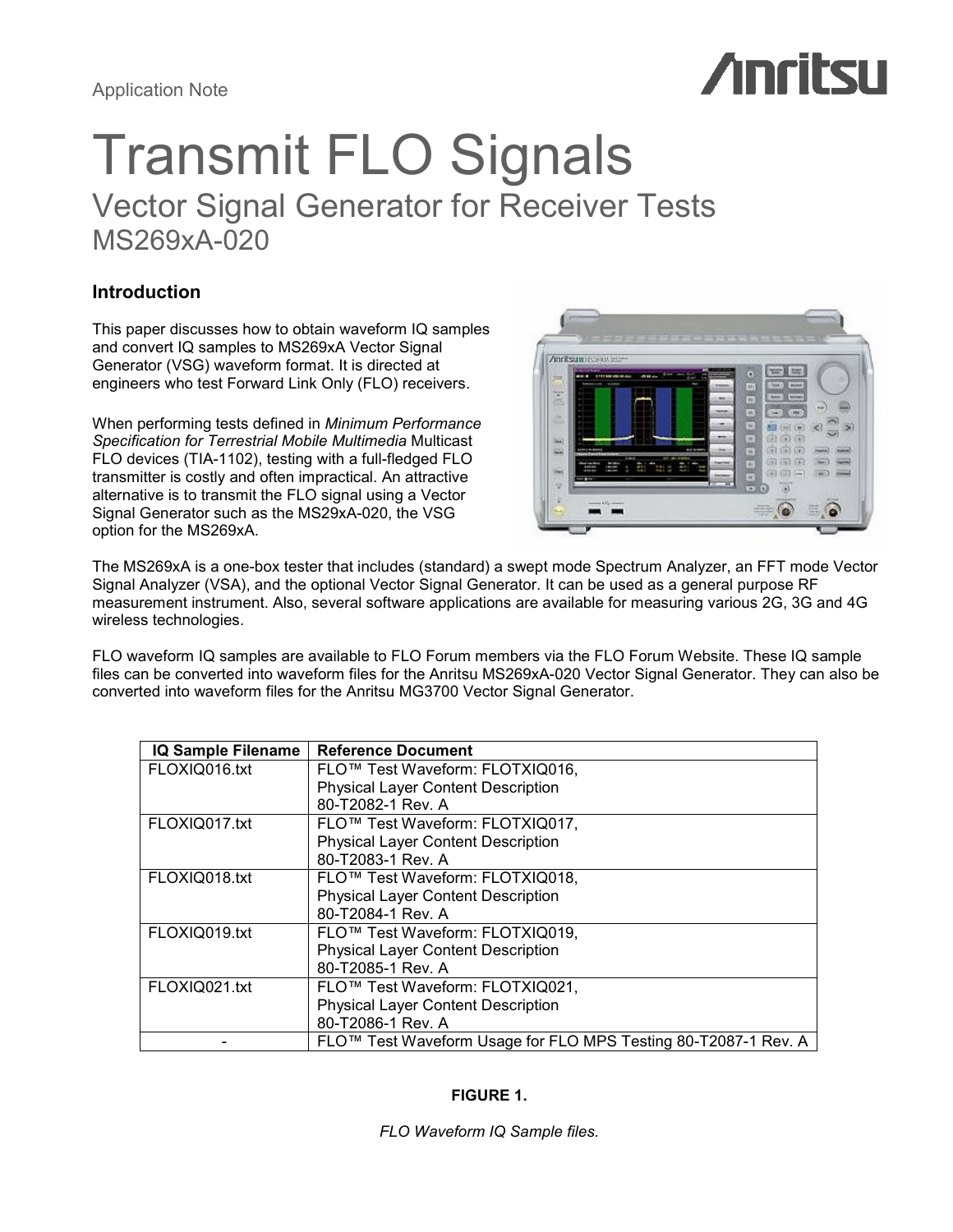## 1. OBTAIN THE WAVEFORM IQ SAMPLES.

- A. Visit the FLO Forum website: http://www.floforum.org/.
- B. Login as a member and go to: http://www.floforum.org/private/IQ\_Samples.html.
- 2. CONVERT IQ SAMPLES TO MS269XA-020 VSG WAVEFORM FORMAT. The IQ sample files are in a text format, which must be converted to another format in order to play on the MS269xA-020 VSG. The conversion process has two steps: (See A and B.)
	- A. Convert the .txt file to ascii1 format using the PatternConverter tool provided by Anritsu. The tool is comprised of two files:
		- PatternConverter.ext
		- PatternConverter.bat

The following example illustrates how to convert the file FLOTXIQ016.txt. The same method can be used to convert the other IQ sample files.

- 1) Copy the IQ sample file FLOTXIQ016.txt to a USB memory stick.
- 2) Create a temporary directory on the MS269xA, C:\temp\.
- 3) Copy PatternCoverter.bat and PatternConverter.exe to C:\temp\.
- 4) Copy the IQ sample file, FLOXIQ016.txt file to C:\temp\.

| <sup>t</sup> temp                                  |                                        |            |                   |                                  |
|----------------------------------------------------|----------------------------------------|------------|-------------------|----------------------------------|
| Edit<br>File<br>Favorites<br>Tools Help<br>View    |                                        |            |                   |                                  |
| E)<br>Back +                                       | Search <b>P</b> Folders<br>$\boxed{m}$ |            |                   |                                  |
| Address <b>C</b> C:\temp                           |                                        |            |                   | $\checkmark$<br>$\rightarrow$ Go |
| $\lambda$                                          | Name $-$                               |            | Size Type         | Date Modified                    |
| $\hat{\mathbf{x}}$<br><b>File and Folder Tasks</b> | E FLOTXIQ016.txt                       | 910,547 KB | Text Document     | 5/21/2007 10:13 AM               |
| Make a new folder                                  | PatternConvert.bat                     | 1 K B      | MS-DOS Batch File | 8/5/2008 12:28 PM                |
| Publish this folder to<br>the Web                  | PatternConverter.exe                   | 180 KB     | Application       | 4/3/2008 4:43 PM                 |
| Share this folder                                  | $\vee$ <                               | <b>THE</b> |                   |                                  |

FIGURE 2.

Files needed for pattern conversion.

. 5) Edit PatternConverter.exe to specify the source path and file (c:\temp\FLOTXIQ016.txt) and output filename (FLOTXIQ016\_ascii1.txt). Then save and close the .bat file.



FIGURE 3.

PaternConvert.bat file.

NOTE: Several IQ sample files can be converted sequentially by modifying the .bat file as shown.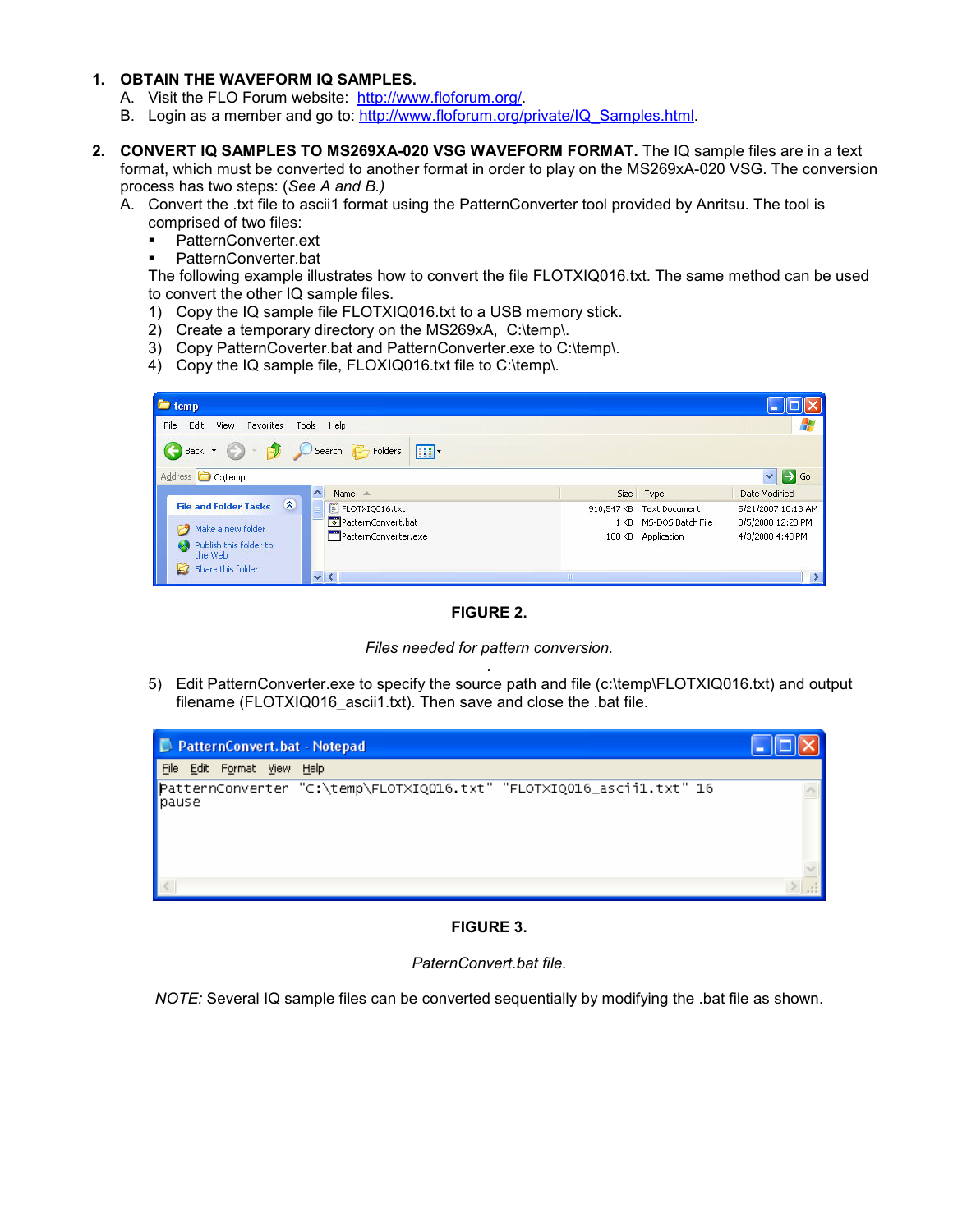| PatternConvert.bat - Notepad                                                                                                                                                                                                                                                                                                                                                                                    |  |
|-----------------------------------------------------------------------------------------------------------------------------------------------------------------------------------------------------------------------------------------------------------------------------------------------------------------------------------------------------------------------------------------------------------------|--|
| File Edit Format View Help                                                                                                                                                                                                                                                                                                                                                                                      |  |
| PatternConverter "C:\temp\FLOTXIQ016.txt" "FLOTXIQ016_ascii1.txt" 16<br>PatternConverter "C:\temp\FLOTXIQ017.txt" "FLOTXIQ017_ascii1.txt" 16<br>"C:\temp\FLOTXIQ018.txt" "FLOTXIQ018_ascii1.txt" 16<br>PatternConverter<br>$\blacksquare$ PatternConverter "C:\temp\FLOTXIQ019.txt" "FLOTXIQ019_ascii1.txt" 16<br>$\blacksquare$ PatternConverter "C:\\temp\FLOTXIQ021.txt" "FLOTXIQ021_ascii1.txt" 16<br>pause |  |
|                                                                                                                                                                                                                                                                                                                                                                                                                 |  |
|                                                                                                                                                                                                                                                                                                                                                                                                                 |  |

## FIGURE 4.

PaternConvert.bat file for multiple waveforms.

6) Execute (double click) PatternConverter.exe.



## FIGURE 5.

Execution of PatternConverter.exe.

7) The output file FLOXIQ016 ascii1.txt will be generated in the C:\temp\ folder. This file is an ascii type-1 text file which will be used as the input in step B.



## FIGURE 6.

Output of PatternConverter.exe.

- B. Convert the ascii1 file to MS269xA VSG format using Anritsu IQ Producer.
	- 1) Open IQ Producer and select MS269x.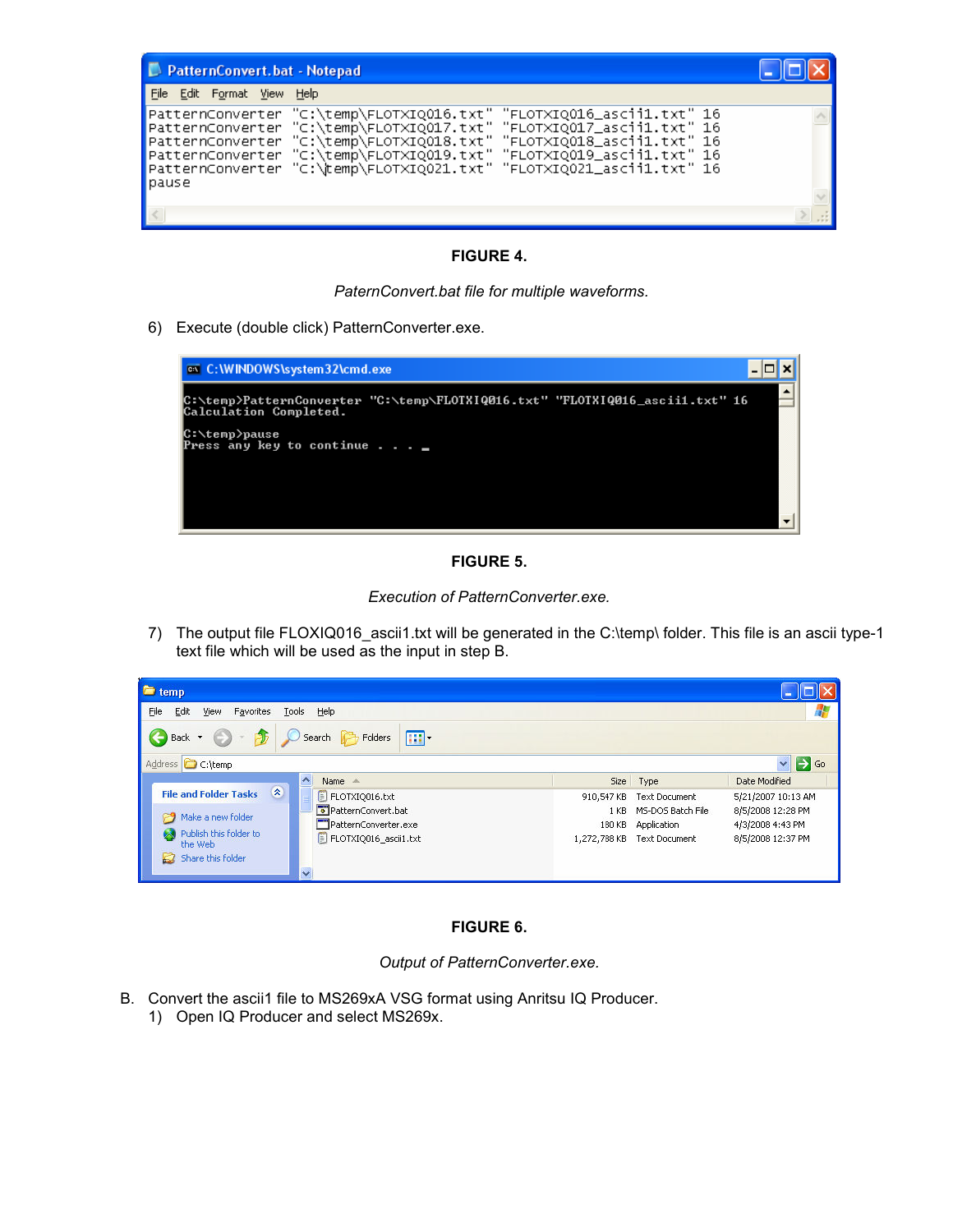

FIGURE 7.

IQ Producer startup screen.

| <b>Select instrument</b>                   |  |
|--------------------------------------------|--|
| Select instrument<br>C MG3700              |  |
| MS269x<br>Don't show this window next time |  |
| ОK                                         |  |

## FIGURE 8.

Instrument selection prompt.

2) Open the Convert function menu.



FIGURE 9.

Start the Convert function.

- 3) Load the Reference signal, FLOTXIQ016 ascii1.txt.
- 4) Enter the sampling rate. In the case of FLOTXIQ016, which has 6 MHz bandwidth, the sampling rate should be 11.1 MHz. Enter a Package Name such as FL0\_MS269xA, or accept the default package name "Convert\_IQproducer." This package name is essentially a folder name that will contain the VSG waveform.

| <b>FLO Signal Bandwidth</b> | <b>Sampling Rate</b> |
|-----------------------------|----------------------|
| 5 MHz                       | 9.25 MHz             |
| 6 MHz                       | 11.1 MHz             |
| 7 MHz                       | 12.95 MHz            |
| 8 MHz                       | 14.8 MHz             |

## FIGURE 10.

Sampling rate for FLO Bandwidths.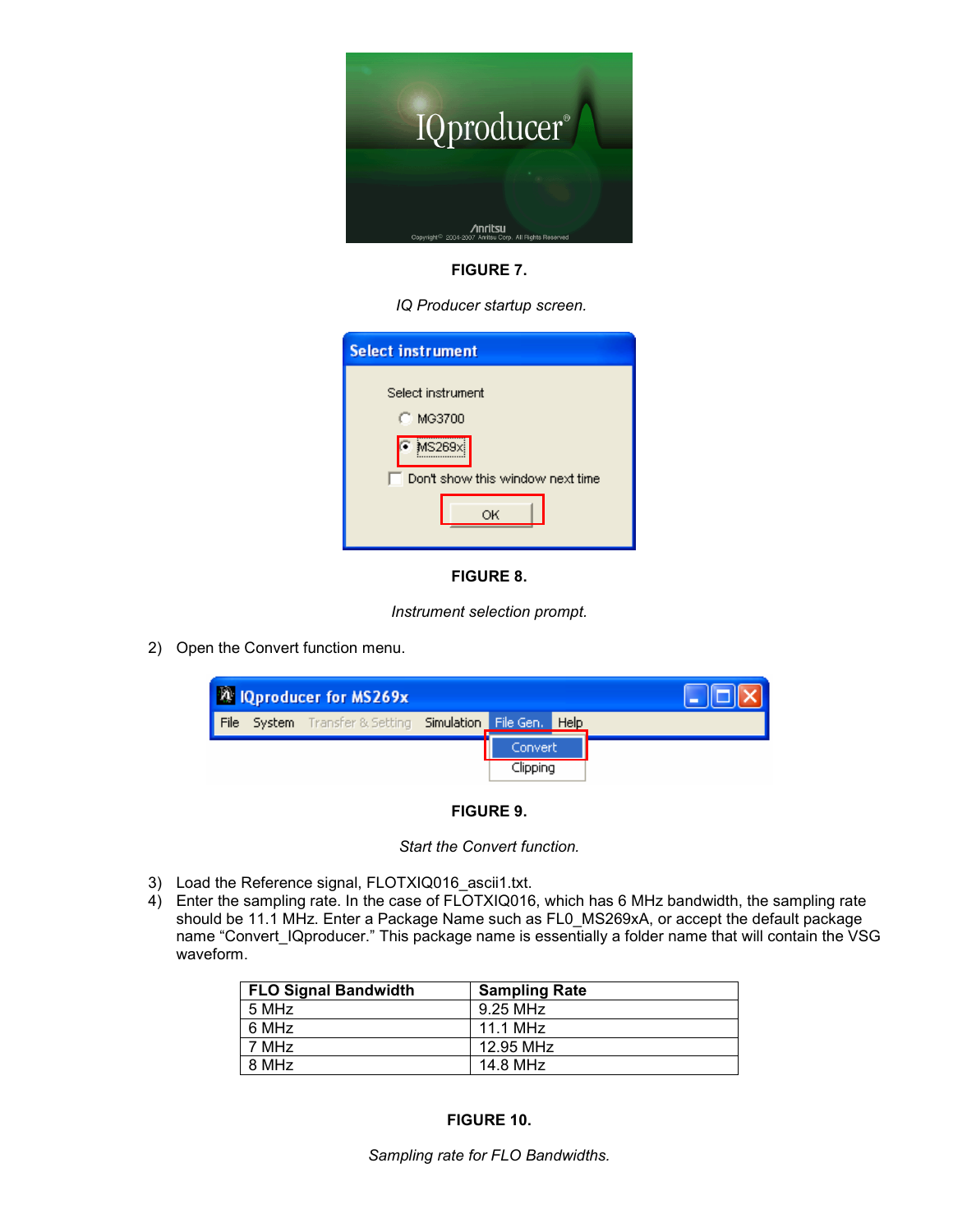| <b>A</b> Convert                              |                                                                                                  |
|-----------------------------------------------|--------------------------------------------------------------------------------------------------|
| FLOTXIQ016_ascii1.txt                         | Reference<br>ASCIM                                                                               |
| Waveform Pattern parameters                   |                                                                                                  |
| Sampling Rate:<br>111.1                       | MHz<br>$\blacktriangledown$                                                                      |
|                                               | 6662.6414<br>1157<br>RMS Value:<br>Peak Value:                                                   |
|                                               | FLO_MS269xA<br>Package:                                                                          |
| Unit symbol:<br>sample<br>1<br>Over Sampling: | Normal<br>Spectrum:<br>66600000<br>Data Points:                                                  |
| Comment Line 1:                               |                                                                                                  |
| Comment Line 2:                               |                                                                                                  |
| Comment Line 3:                               |                                                                                                  |
| $\Box$ Detail File:                           | Reference                                                                                        |
| Marker Name<br>Marker 1 Name:                 | Marker 2 Name:                                                                                   |
| Marker 3 Name:                                |                                                                                                  |
| <b>Burst Setting</b>                          | Data points                                                                                      |
| 1000<br>Frame Length:                         | Frame length                                                                                     |
| $\mathbb O$<br>Gap Length:                    | Waveform<br>Data #1: Data #2<br>n = Data points / Frame length<br>$\cdots$<br>Data #h<br>Pattern |
| $\Gamma$ RF Gate                              | Output<br>Data #1<br>Data<br>Data #1<br>$\cdots$<br>signal                                       |
| 10.00<br>RF On/Off Threshold<br>%             | Gap length<br>Gap length                                                                         |
| 10<br>Minimum RF Gate Length                  | Frame length<br>Framelength<br><b>Frame length</b><br>Frame length                               |
|                                               | Convert<br>Exit                                                                                  |

FIGURE 11.

The Convert menu.

| Import file type:<br>I data file name: | ASCII1<br>C:\temp\FLOTXIQ016_ascii1.txt                                                                                   |
|----------------------------------------|---------------------------------------------------------------------------------------------------------------------------|
| Q data file name:                      | C:\temp\FLOTXIQ016_ascii1.txt                                                                                             |
| Marker data file name:                 | C:\temp\FLOTXIQ016_ascii1.txt                                                                                             |
| Peak value:                            | 22388.000000                                                                                                              |
| RMS value:                             | 3887.7848                                                                                                                 |
| Length:                                | 66600000                                                                                                                  |
| $-8192 - 8191$ .                       | The waveform data which you are going to convert is over the range<br>The value beyond the range is set in -8192 or 8191. |

FIGURE 12.

Load the Reference Signal.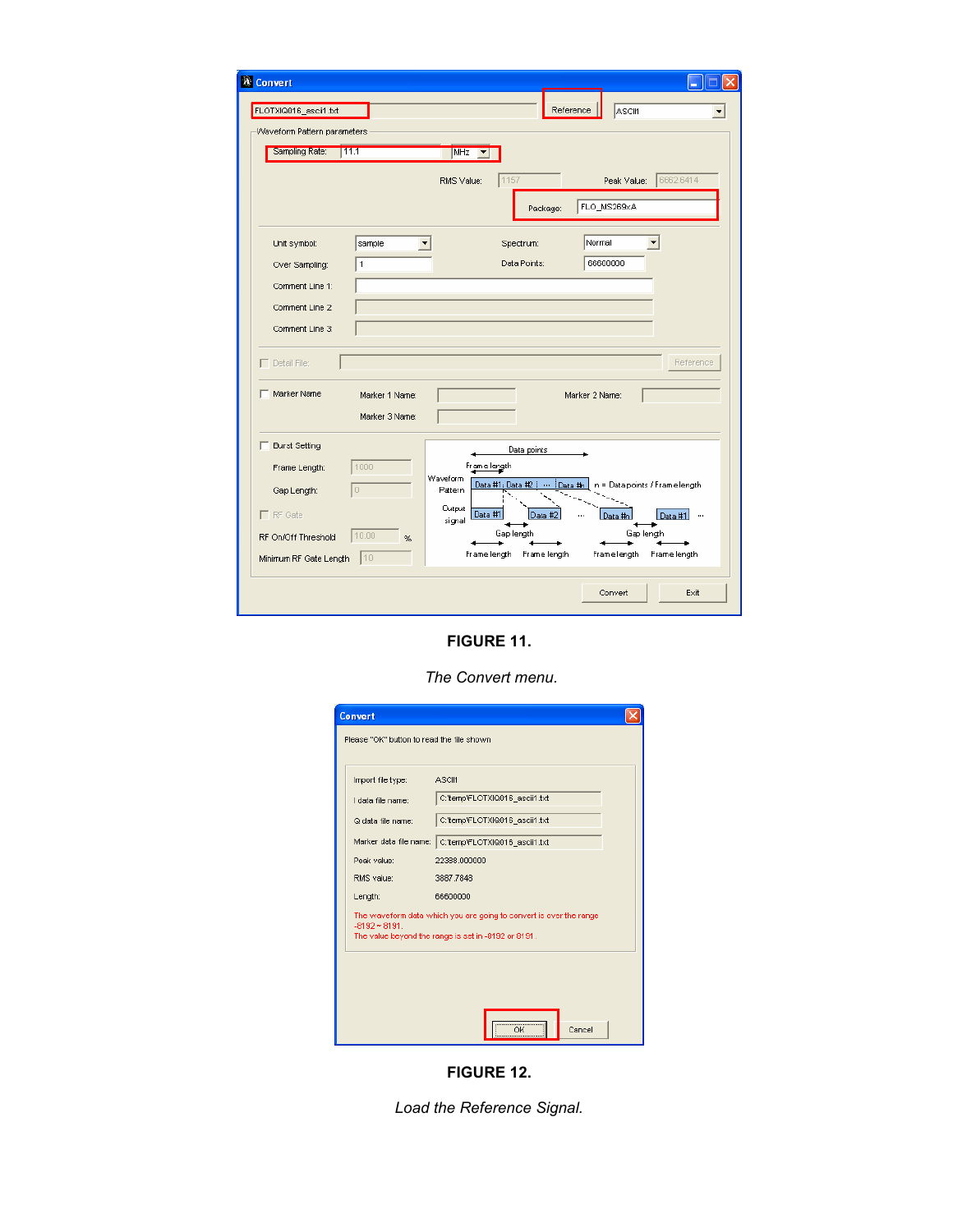NOTE: The MS269xA-020 VSG has 14-bit DACs, which can accommodate signed integers in the range 8192…8191. The FLO IQ sample files are signed 16-bit integers in the range -32768…32767. These samples are scaled by IQ Producer to fit within the signed 14-bit range. When this kind of scaling is performed, a message is displayed on the IQ Producer Convert screen.

5) Click the Convert button, enter an output filename, then click OK. Two output files will be written: FLOTXIQ016.wvi and FLOTXIQ016.wvd.

| <b>A</b> Convert                   |                                  |                     |                                         |                |                                |
|------------------------------------|----------------------------------|---------------------|-----------------------------------------|----------------|--------------------------------|
| FLOTXIQ016_ascii1.txt              |                                  |                     | Reference                               | <b>ASCI1</b>   |                                |
| Waveform Pattern parameters        |                                  |                     |                                         |                |                                |
| Sampling Rate:                     | 11.1                             | MHz <b>v</b>        |                                         |                |                                |
|                                    |                                  |                     |                                         |                |                                |
|                                    |                                  | RMS Value:          | 1157                                    | Peak Value:    | 6662.6414                      |
|                                    |                                  |                     | Package:                                | FLO_MS269xA    |                                |
|                                    |                                  |                     |                                         |                |                                |
| Unit symbol:                       | sample                           |                     | Spectrum:                               | Normal         |                                |
| Over Sampling:                     | 1                                |                     | Data Points:                            | 66600000       |                                |
|                                    |                                  |                     |                                         |                |                                |
| Comment Line 1:                    |                                  |                     |                                         |                |                                |
| Comment Line 2:                    |                                  |                     |                                         |                |                                |
| Comment Line 3:                    |                                  |                     |                                         |                |                                |
| $\Box$ Detail File:<br>Marker Name | Marker 1 Name:<br>Marker 3 Name: |                     |                                         | Marker 2 Name: | Reference                      |
| <b>Burst Setting</b>               |                                  |                     | Data points                             |                |                                |
| Frame Length:                      | 1000                             | Frame length        |                                         |                |                                |
| Gap Length:                        | 0                                | Waveform<br>Pattern | Data #1; Data #2<br>Data In<br>$\cdots$ |                | n = Data points / Frame length |
|                                    |                                  | Output<br>Data #1   |                                         |                |                                |
| $\Gamma$ RF Gate                   |                                  | signal              | Data.                                   | Data #r        | Data #1<br>$\cdots$            |
| RF On/Off Threshold                | 10.00<br>%                       |                     | Gap length                              | Gap length     |                                |
| Minimum RF Gate Length             | 10                               | Frame length        | Frame length                            | Framelength    | Frame length                   |
|                                    |                                  |                     |                                         |                |                                |
|                                    |                                  |                     |                                         |                |                                |

FIGURE 13.

The Convert Menu.

| <b>Export File</b> |                                                       |
|--------------------|-------------------------------------------------------|
|                    |                                                       |
| Export Path:       | C: Program Files Anritsu Corporation IQpr<br>$\cdots$ |
| Package:           | FLO MS269xA                                           |
| Full Path:         | tsu Corporation\IQproducer\Convert\Data               |
| Export File Name:  | FLOTXIQ016                                            |
|                    | Cancel<br>OК                                          |

FIGURE 14.

Name of output file.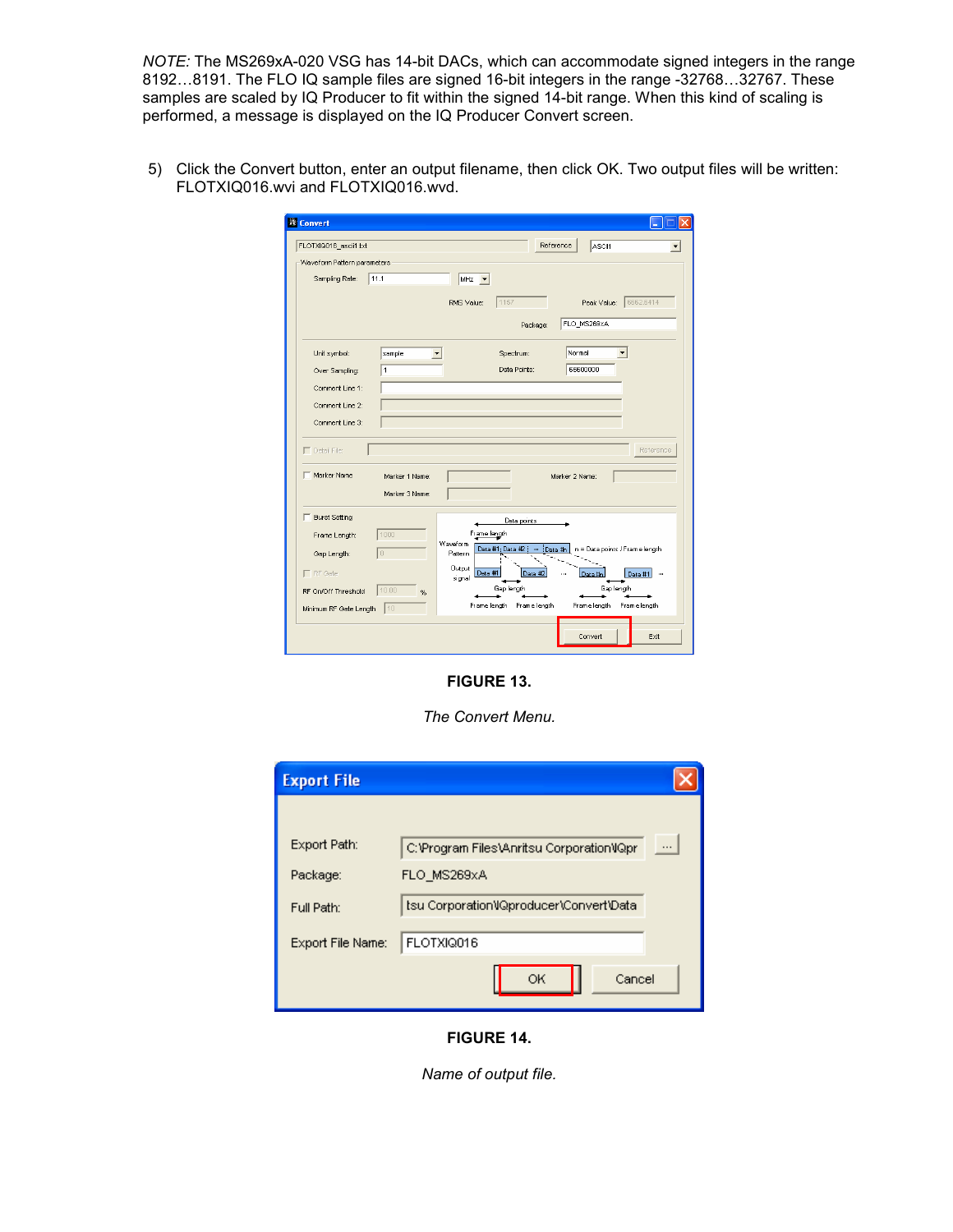| Converting                |  |
|---------------------------|--|
| Conversion was completed. |  |
|                           |  |
|                           |  |
| ΩK                        |  |

FIGURE 15.

Complete the conversion.

NOTE: The .wvi file contains useful information about the waveform. It can be read with a text editor. The .wvd file is the actual data file that will play on the MS269xA-020 VSG. Waveform files for the MS269xA-020 VSG are not compatible with the Anritsu MG3700 VSG. However, IQ Producer can also be used to create waveform files for the MG3700 VSG with the same procedure (when this instrument is chosen as the target instrument at the beginning of Step B).

3. LOAD WAVEFORM FILE. The VSG can play only a pattern that is loaded from the Hard Disk to the VSG memory (1GB).

NOTE: Regarding VSG usage: Throughout the document the convention used is [Hard Button] or (Soft Button).

- **•** [Application Switch]  $\rightarrow$  (Signal Generator).
- (Load Pattern.)
- **Current Package: FLO\_MS269xA.**
- Pattern: FLOTXIQ016.

| <b>XX Signal Generator</b><br><b>Load Pattern</b> |          |         |               |  |
|---------------------------------------------------|----------|---------|---------------|--|
| FLO_MS269xA<br><b>Current Package</b>             |          |         |               |  |
| Pattern Name                                      | Size(KB) | Version | <b>Status</b> |  |
| <b>ØFLOTXIQ016</b>                                | 260.156  | 01.00   | ОΚ            |  |
|                                                   |          |         |               |  |
|                                                   |          |         |               |  |
|                                                   |          |         |               |  |
|                                                   |          |         |               |  |
|                                                   |          |         |               |  |
|                                                   |          |         |               |  |
|                                                   |          |         |               |  |
|                                                   |          |         | Total:1       |  |
|                                                   |          |         |               |  |
| SG Wave Memory 788,419 KB Free (24% Used)         |          |         |               |  |
|                                                   |          | Load    | Close         |  |

## FIGURE 16.

Choose the waveform to load.

| <b>22 Signal Generator</b> |        |
|----------------------------|--------|
| Loading                    |        |
| 1/1                        |        |
| FLOTXIQ016                 |        |
|                            | Cancel |



Waveform is loading.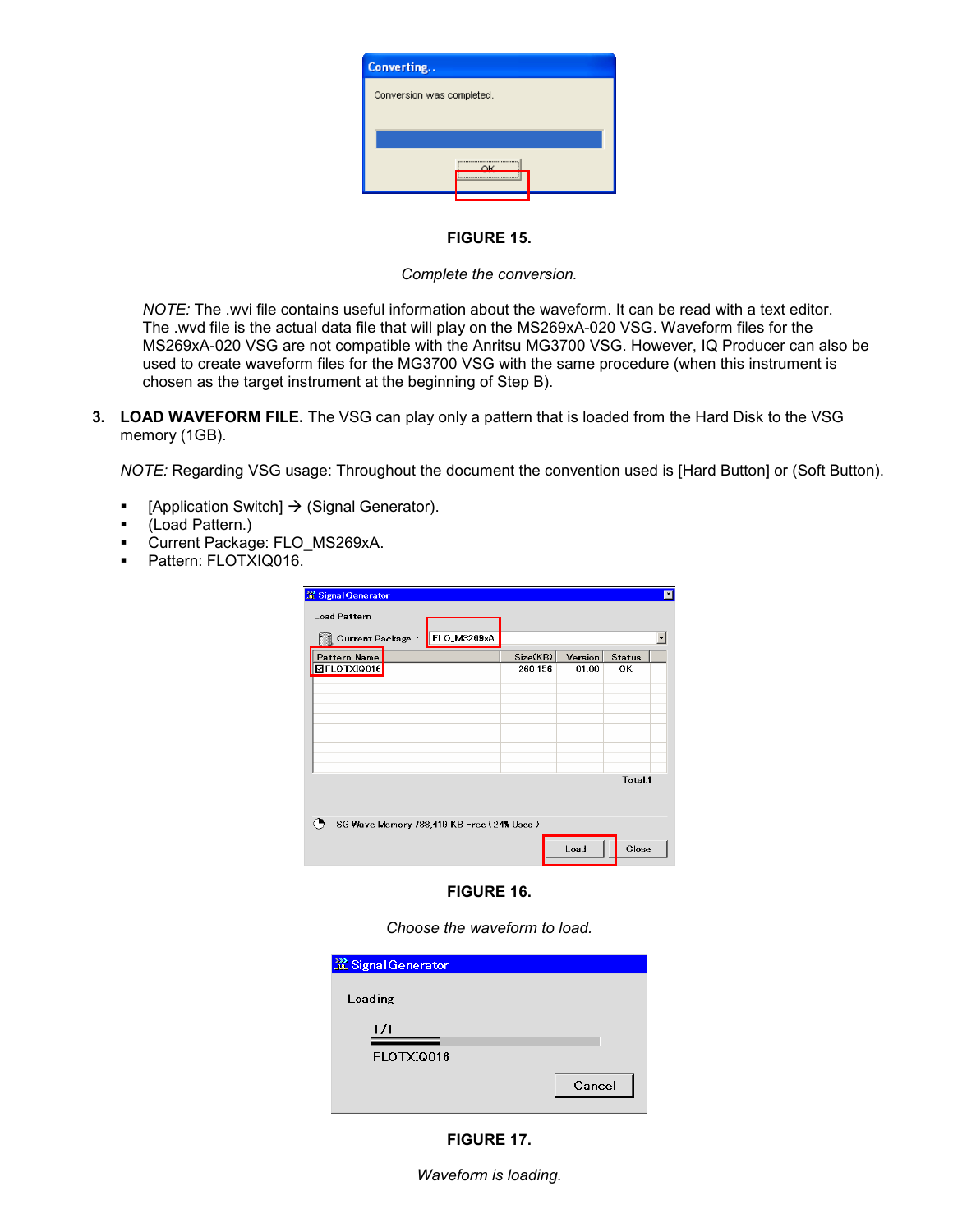- 4. SELECT WAVEFORM FILE. The VSG outputs the pattern that is currently selected.
	- (Select Pattern.)
	- **Current Package: FLO\_MS269xA.**
	- Pattern: FLOTXIQ016.
	- **This is a FLO waveform with 6 MHz bandwidth.**

| Signal Generator<br><b>Select Pattern</b> |          |         |               | × |
|-------------------------------------------|----------|---------|---------------|---|
| FLO_MS269xA<br>Current Package<br>g       |          |         |               |   |
| Pattern Name                              | Size(KB) | Version | <b>Status</b> |   |
| FLOTXIQ016                                | 260,156  | 01.00   | <b>OK</b>     |   |
|                                           |          |         |               |   |
|                                           |          |         |               |   |
|                                           |          |         |               |   |
|                                           |          |         |               |   |
|                                           |          |         |               |   |
|                                           |          |         |               |   |
|                                           |          |         | Total:1       |   |
|                                           |          |         |               |   |
|                                           |          |         |               |   |
| SG Wave Memory 788,419 KB Free (24% Used) |          |         |               |   |
|                                           |          | Select  | Close         |   |
|                                           |          |         |               |   |

FIGURE 18.

Select the waveform to play.

5. SET FREQUENCY AND AMPLITUDE.

|               | <b>R</b> ELOTXIQ016 |  | <b>TIIIIIIIIIIIIII</b> |                                                    | $\overline{\phantom{0}}$ |  |
|---------------|---------------------|--|------------------------|----------------------------------------------------|--------------------------|--|
| $\frac{e}{c}$ | Frequency           |  |                        | Amplitude                                          |                          |  |
| 。<br>SG       |                     |  | 728 000 000.00 Hz      | 10 . 00 $_{\text{\tiny{dBm}}}$<br>and the contract |                          |  |
|               | --------            |  |                        |                                                    |                          |  |

## FIGURE 19.

VSG screen.

- **Filte Figuency**]: 728 MHz.
- [Amplitude]: -10 dBm.
- A relatively high signal amplitude is chosen to give a high SNR.
- (Modulation): ON.
- (SG Output): ON.
- 6. TRIGGER OFF 1PPS. The master timing signal for the FLO system is a 1 PPS (pulse per second) signal. This corresponds to the time length of a Superframe. In order to synchronize the VSG with the DUT receiver, it may be desirable to trigger the VSG off a 1 PPS master signal. From Signal Generator menu:
	- $\bullet$  (Page 2.)
	- **Ext IO Setup.)**  $\rightarrow$  **S/F Trigger Setup.**
	- Select Trigger ON.
	- Choose Source: Ext Trigger, Mode: Start Trigger<br>■ Delay: 0 sample
	- Delay: 0 sample.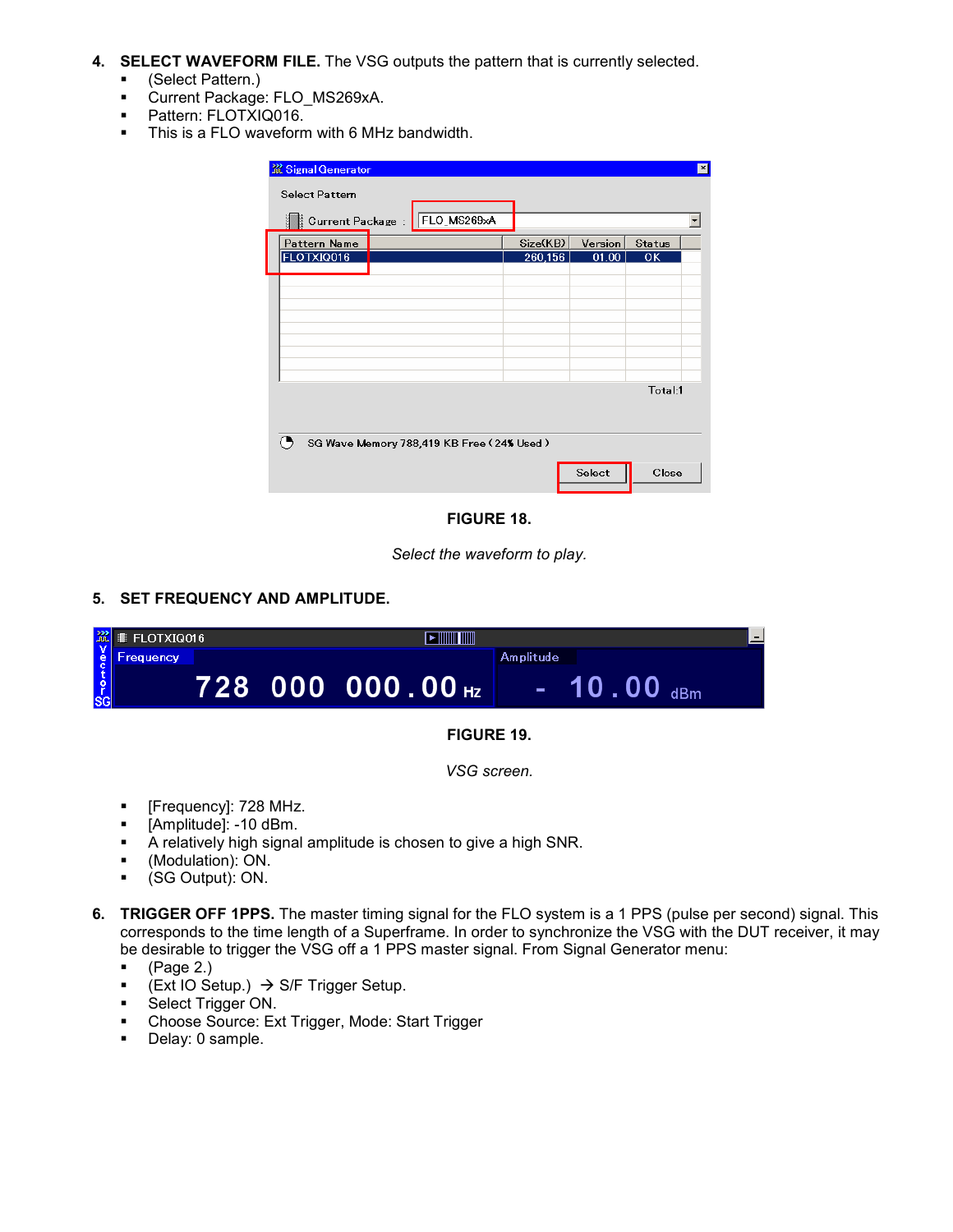| <b>XX Signal Generator</b>                               |                             | × |  |
|----------------------------------------------------------|-----------------------------|---|--|
| Start/Frame Trigger Setup<br><mark>⊽</mark> ∣ Trigger ON |                             |   |  |
| Source                                                   | <b>Ext Trigger</b>          |   |  |
| Mode                                                     | Start Trigger               |   |  |
| Delay                                                    | $\overline{0.00}$ Sample    |   |  |
|                                                          | $\rightarrow$ 0.00E+0 sec   |   |  |
| Edge                                                     | $C$ Fall<br>$\epsilon$ Rise |   |  |
|                                                          | Cancel<br>Set               |   |  |

## FIGURE 20.

## Trigger setup menu.

- 7. USE EXT 10 MHZ REFERENCE. The DUT's that received EVM may be improved by providing a common 10 MHz reference to the VSG and DUT receiver. The MS269xA will automatically detect the presence of an external 10 MHz reference, and perform frequency alignment. Alternately, the reference signal of the MS269xA can be fixed to internal and used as a reference signal source for the DUT or other instruments.
	- System Config]  $\rightarrow$  (System Settings).
	- **Select "Fixed to Internal."**

| <b>T</b> Parameter Settings |               |                        |  |  |  |
|-----------------------------|---------------|------------------------|--|--|--|
| Interface Settings          | Copy Settings | <b>System Settings</b> |  |  |  |
| Beep Sound Settings         |               |                        |  |  |  |
| $Q$ On                      |               |                        |  |  |  |
| $\bullet$ Off               |               |                        |  |  |  |
| Reference Signal            |               |                        |  |  |  |
| $\bullet$ Auto              |               |                        |  |  |  |
| <b>C</b> Fixed to Internal  |               |                        |  |  |  |
|                             |               |                        |  |  |  |

FIGURE 21.

Reference Signal selection menu.

 Example of VSG FLO measurement: The waveform FLOTXIQ016.wvd was played on the MS269xA-020 Vector Signal Generator and measured on the MS269xA Vector Signal Analyzer (VSA).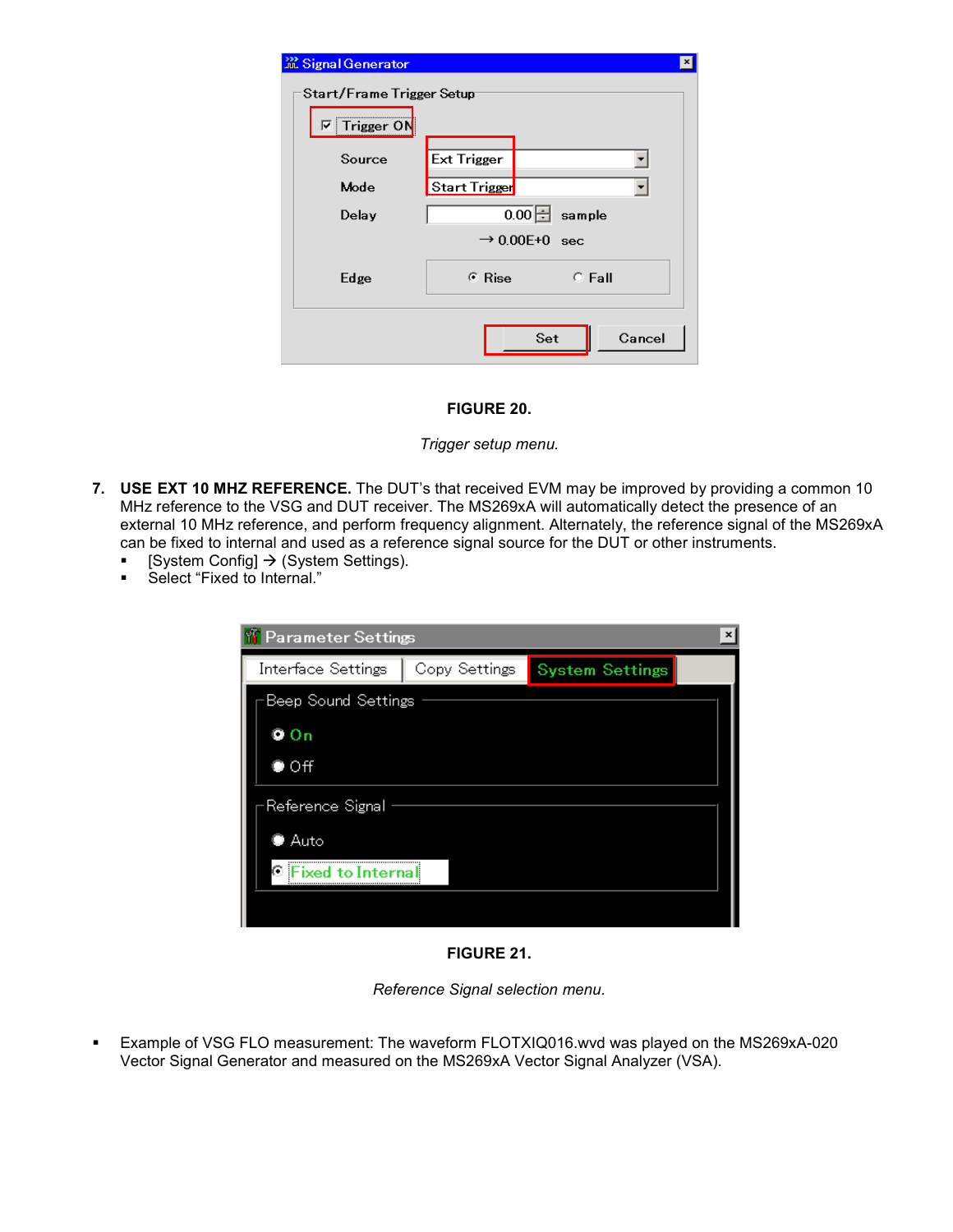## 8. SET VSA.

- Center Frequency: 728 MHz
- Span: 10 MHz, to accommodate the 6 MHz FLO bandwidth.
- **Amplitude: -10 dBm.**
- Analysis Time: 10ms.



FIGURE 22.

VSA screen during FLO signal measurement.

## **Conclusion**

This paper discussed how to obtain waveform IQ samples and convert IQ samples to MS269xA Vector Signal Generator (VSG) waveform format. It was directed at engineers who test Forward Link Only (FLO) devices, such as cell phones, that receive full-broadcast wireless TV signals.

FLO waveform IQ samples are available to FLO Forum members via the FLO Forum Website. These IQ sample files can be converted into waveform files for the Anritsu MS269xA-020 Vector Signal Generator. The IQ samples can also be converted into waveform files for the Anritsu MG3700 Vector Signal Generator.